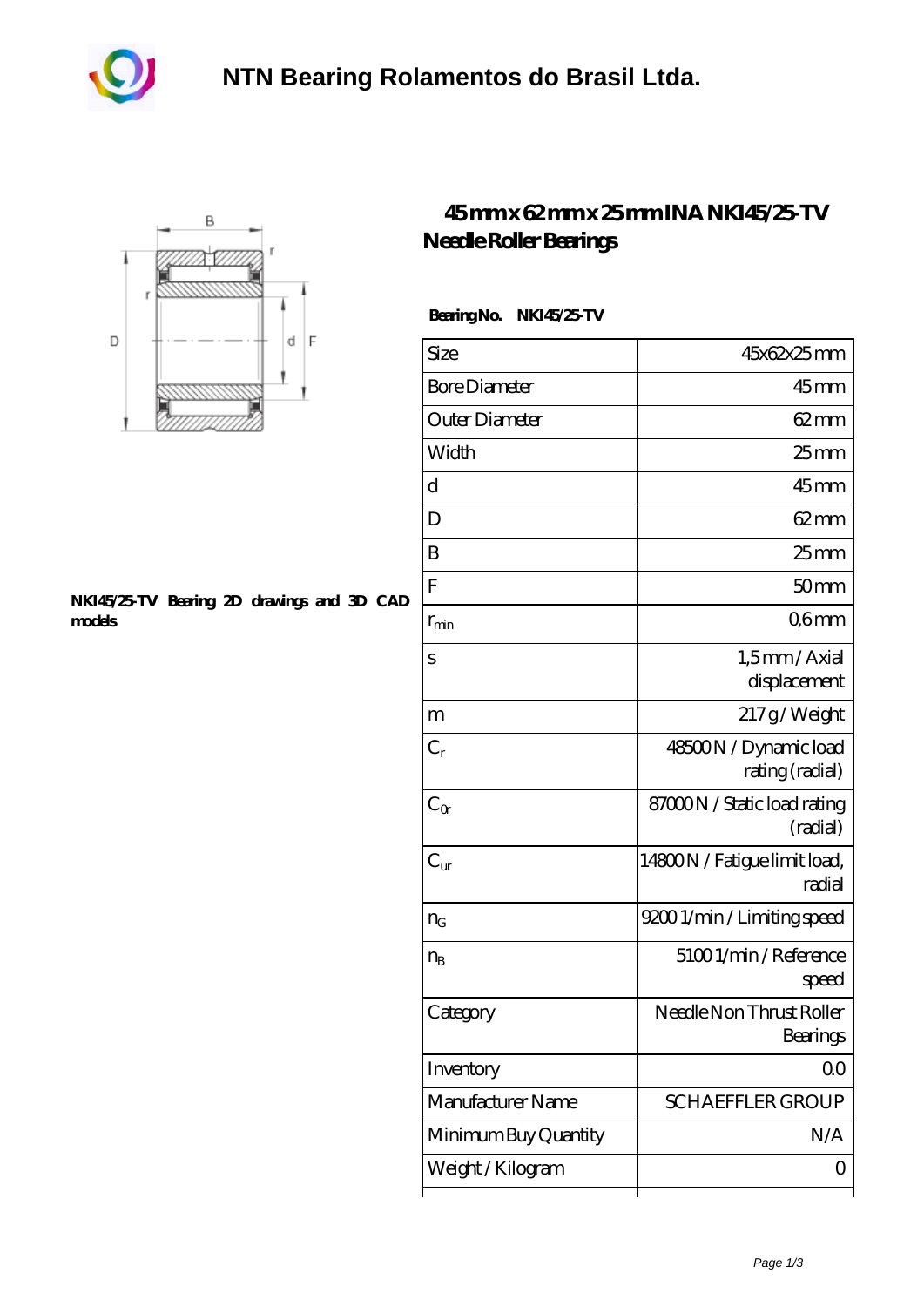

**[NTN Bearing Rolamentos do Brasil Ltda.](https://m.akfvr.com)**

| Product Group             | <b>BO4144</b>                                                                                                                                                                                                                  |
|---------------------------|--------------------------------------------------------------------------------------------------------------------------------------------------------------------------------------------------------------------------------|
| Rolling Element           | Needle Roller Bearing                                                                                                                                                                                                          |
| Component                 | Complete with Outer and<br>Inner Ring                                                                                                                                                                                          |
| Enclosure                 | Open                                                                                                                                                                                                                           |
| Self Aligning             | No                                                                                                                                                                                                                             |
| Retainer                  | Yes                                                                                                                                                                                                                            |
| Number of Rows of Rollers | Single Row                                                                                                                                                                                                                     |
| Separable                 | Inner Ring - Both Sides                                                                                                                                                                                                        |
| Closed End                | No                                                                                                                                                                                                                             |
| Inch - Metric             | Metric                                                                                                                                                                                                                         |
| Relubricatable            | Yes                                                                                                                                                                                                                            |
| Thrust Bearing            | No                                                                                                                                                                                                                             |
| Long Description          | 45MM Bore; 62MM<br>Outside Diameter; 25MM<br>Width; Needle Roller<br>Bearing, Complete with<br>Outer and Inner Ring<br>Open; Not Self Aligning<br>Retainer; Single Row of<br>Rollers; Inner Ring - Both<br>Sides Separable; No |
| <b>Other Features</b>     | Plain Inner Ring   2 Rib<br>Outer Ring   Radial<br>Precision   Steel Cage  <br>Ground Raceway with Rib  <br>Oil Hole                                                                                                           |
| Category                  | Needle Non Thrust Roller<br>Bearing                                                                                                                                                                                            |
| <b>UNSPSC</b>             | 31171512                                                                                                                                                                                                                       |
| Harmonized Tariff Code    | 8482.400000                                                                                                                                                                                                                    |
| Noun                      | Bearing                                                                                                                                                                                                                        |
| Keyword String            | Needle                                                                                                                                                                                                                         |
| Manufacturer URL          | http://www.ina.com                                                                                                                                                                                                             |
| Manufacturer Item Number  | NKI45/25                                                                                                                                                                                                                       |
| Weight/LBS                | 0505                                                                                                                                                                                                                           |
|                           |                                                                                                                                                                                                                                |